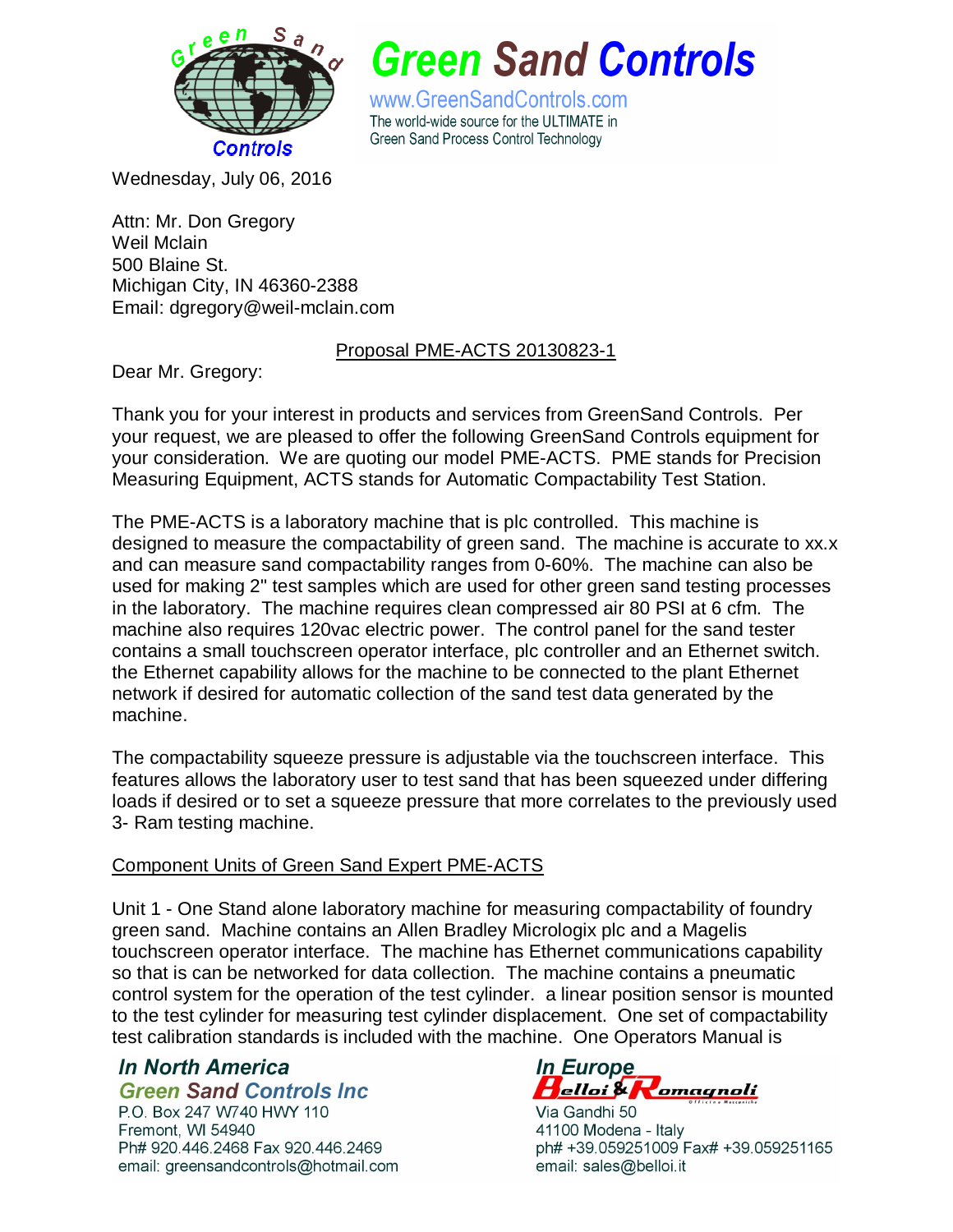

**Green Sand Controls** 

www.GreenSandControls.com The world-wide source for the ULTIMATE in Green Sand Process Control Technology

included with unit.



Optional Unit 2: GSC-PME-2001, Compactability Squeeze Pressure Calibration Kit-Contains load cell, load cell display and load cell holding fixture. This unit is used to read compression force in pounds at rod end of PME-ACTS.

| Price Unit 1:                 | \$6,000 |
|-------------------------------|---------|
| <b>Price Optional Unit 2:</b> | \$1,300 |

Payment Terms are 70% with order, any balance is due net 30 days after shipment. There is a crating fee charged and item is shipped FOB our plant. No on-site service or training is included in this price. A copy of our current service rates is attached if on-site training is requested

Ship Date Is approximately 4 weeks after receipt of order and down payment

If you have any questions or comments, please do not hesitate to call our office. Sincerely,

Perry Thomas President

In North America **Green Sand Controls Inc.** 

P.O. Box 247 W740 HWY 110 Fremont, WI 54940 Ph# 920.446.2468 Fax 920.446.2469 email: greensandcontrols@hotmail.com

**In Europe** Helloi & Romagnoli

Via Gandhi 50 41100 Modena - Italy ph# +39.059251009 Fax# +39.059251165 email: sales@belloi.it